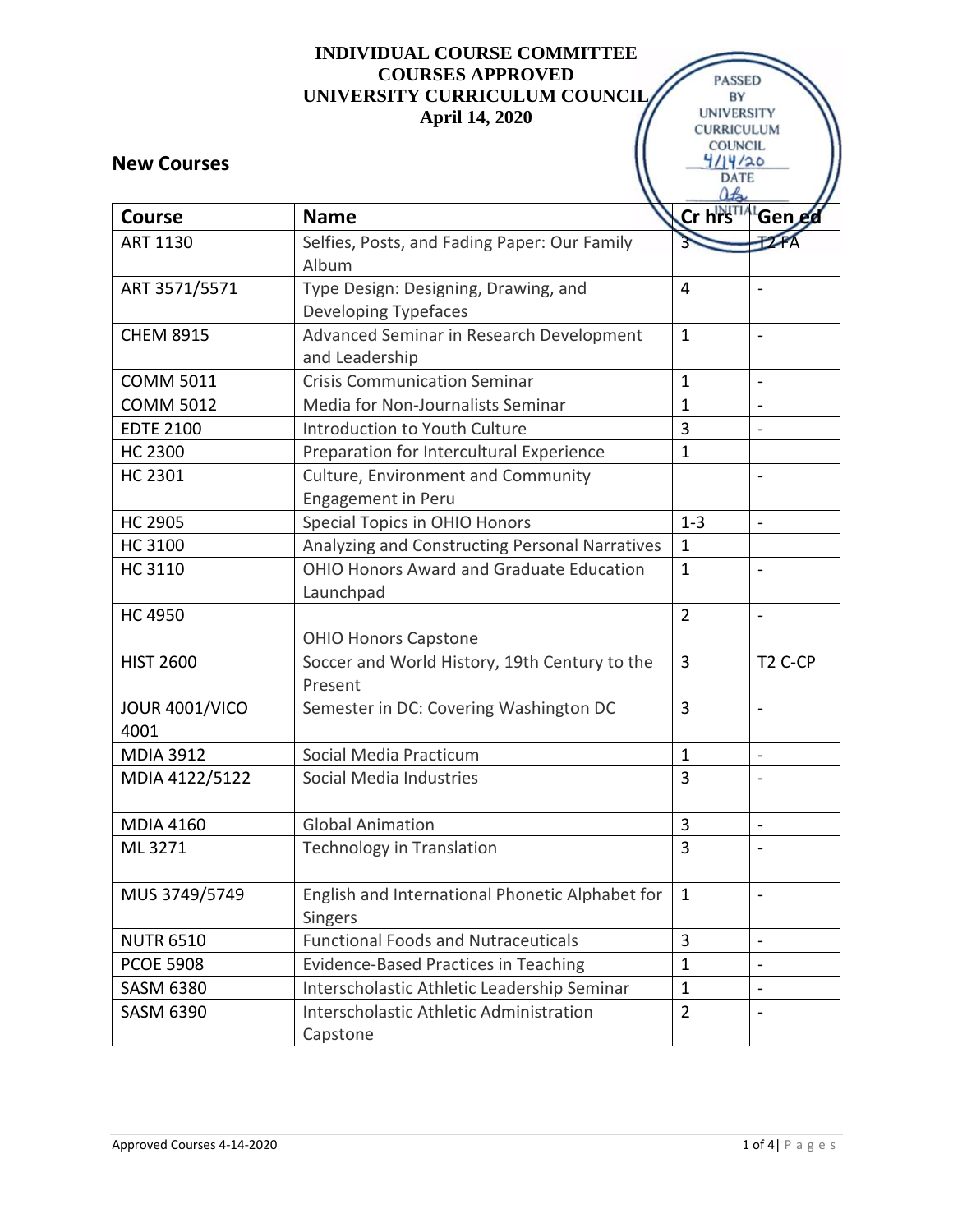## **Course Changes**

| <b>Course</b>    | <b>Name</b>                                                         | Change                                                                 |
|------------------|---------------------------------------------------------------------|------------------------------------------------------------------------|
| <b>ART 4960</b>  | <b>Studio Art Capstone</b>                                          | T3 course                                                              |
| CHEM 4810/5810   | Medicinal Chemistry and Drug<br>Discovery                           | Prerequisite                                                           |
| ECON 3020/5020   | <b>Games and Economic Behavior</b>                                  | Prerequisite                                                           |
| <b>ENE 4110</b>  | <b>Energy Engineering Senior Design II</b>                          | Learning outcomes                                                      |
| <b>HLTH 6720</b> | Social and Behavioral Sciences in<br><b>Public Health</b>           | Prerequisite                                                           |
| <b>ITS 2140</b>  | Introduction to Information and<br><b>Telecommunication Systems</b> | Course description; learning<br>outcomes                               |
| <b>ITS 2300</b>  | Data Networking                                                     | Course description; learning<br>outcomes                               |
| MDIA 3705/5705   | Writing and Producing the Non-<br><b>Fiction Podcast Series</b>     | Prerequisite; learning outcomes                                        |
| MUS 1009         | Theory Fundamentals for Music<br>Majors                             | Prerequisite; learning outcomes                                        |
| MUS 1010         | Music Theory I                                                      | Prerequisite                                                           |
| MUS 1029         | <b>Aural Skills Fundamentals for Music</b><br>Majors                | Prerequisite; learning outcomes                                        |
| <b>MUS 1030</b>  | Dictation and Sight Singing I                                       | Prerequisite                                                           |
| <b>NRSE 2420</b> | One Health: Intersection of People,                                 | Interprofessional course                                               |
|                  | Animals and the Environment                                         | designation: IPE requirement HSP                                       |
| <b>OCOM 6009</b> | Longitudinal Integrated Clerkship 3                                 | Credit hours; learning outcomes                                        |
| <b>OCOM 6011</b> | Interprofessional Care                                              | Credit hours; learning outcomes;<br>key grade factors                  |
| <b>OCOM 7009</b> | Longitudinal Integrated Clerkship 6                                 | Course Description; Credits; learning<br>Outcomes; Key Grade Factors   |
| <b>OCOM 7110</b> | Osteopathic Manipulative<br><b>Medicine Honors 1</b>                | Course refresh                                                         |
| <b>OCOM 7115</b> | Osteopathic Manipulative<br><b>Medicine Honors 2</b>                | Course refresh                                                         |
| <b>OCOM 8007</b> | Longitudinal Integrated Clerkship 7                                 | Course Description; credits; learning<br>outcomes; Key Grade Factors   |
| <b>OCOM 8300</b> | <b>Primary Care</b>                                                 | Description; learning outcomes;<br>prerequisite; course topics section |
| <b>PHYS 2701</b> | <b>Electronics Laboratory</b>                                       | Prerequisite; learning outcomes;<br>topics section                     |
| <b>PHYS 6021</b> | <b>Quantum Mechanics 2</b>                                          | Prerequisite                                                           |
| QBA 2720         | <b>Business Analytics</b>                                           | Prerequisite                                                           |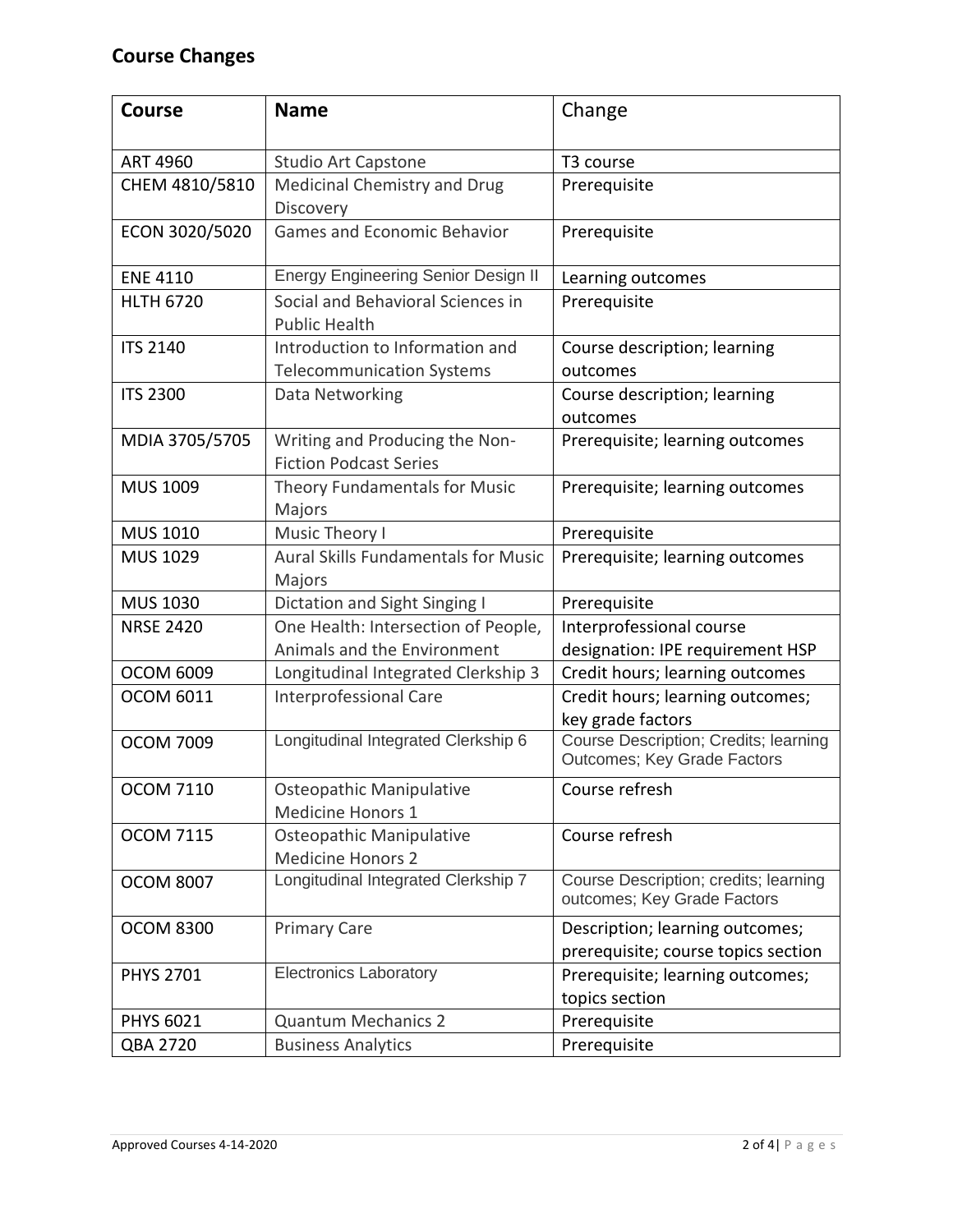### **Course Deactivations**

| <b>ENG 5960</b> | <b>Bibliography and Methods</b> | Has been replaced by ENG 5950:<br>Introduction to English Studies.               |
|-----------------|---------------------------------|----------------------------------------------------------------------------------|
| <b>FIN 4530</b> | Real Estate Finance             | This course has not been part of any<br>university curriculum for many<br>vears. |

# **Expedited**

| AT 6320 Athletic Training II                        |
|-----------------------------------------------------|
| EH 2000 Environmental Health and Safety             |
| ME 2900 Special Topics in Mechanical Engineering    |
| ME 4060/5060 Analysis and Design of Mechanisms      |
| ME 4170/5170 Design of Thermal Systems              |
| ME 4210 Applied Thermal System Designs and Analysis |
| ME 4220/5220 Stirling Cycle Machine Analysis        |
| ME 4230/5230 Fuel Cell Design                       |
| ME 4270/5270 Power Station Engineering              |
| ME 4320/5320 Transport Processes                    |
| ME 4350/5350 Energy Engineering and Management      |
| ME 4340/5340 Aerosol Behavior                       |
| ME 4400/5500 Direct Energy Conversion               |
| ME 4460/5460 Potential Flow Theory                  |
| ME 4470/5470 Viscous Flow Theory                    |
| ME 4550/5550 Mechatronics I                         |
| ME 4620/5620 Metal Forming                          |
| ME 4310/5310 Pollution Control                      |

## **CE Courses**

| CE 4100/5100 Applied Boundary Surveying               |
|-------------------------------------------------------|
| CE 4110 Legal Principles Boundary                     |
| CE 4150/5150 Geodetic Surveying                       |
| CE 4170 Construction Plan and Sched                   |
| CE 4190/5190 Project Developments, Contracts, and Law |
| CE 4240/5240 Strength of Materials II                 |
| CE 4370/5370 Timber Design                            |
| CE 4380/5380 Prestressed Concrete Design              |
| CE 4510/5510 In-Situ Remediation                      |
| CE 4540/5540 Sustainable Construction                 |
| CE 4580/5580 Water Quality Engineering                |
| CE 4630/5630 Introduction to Highway Safety           |
| CE 4640/5640 Transportation Planning Fund             |